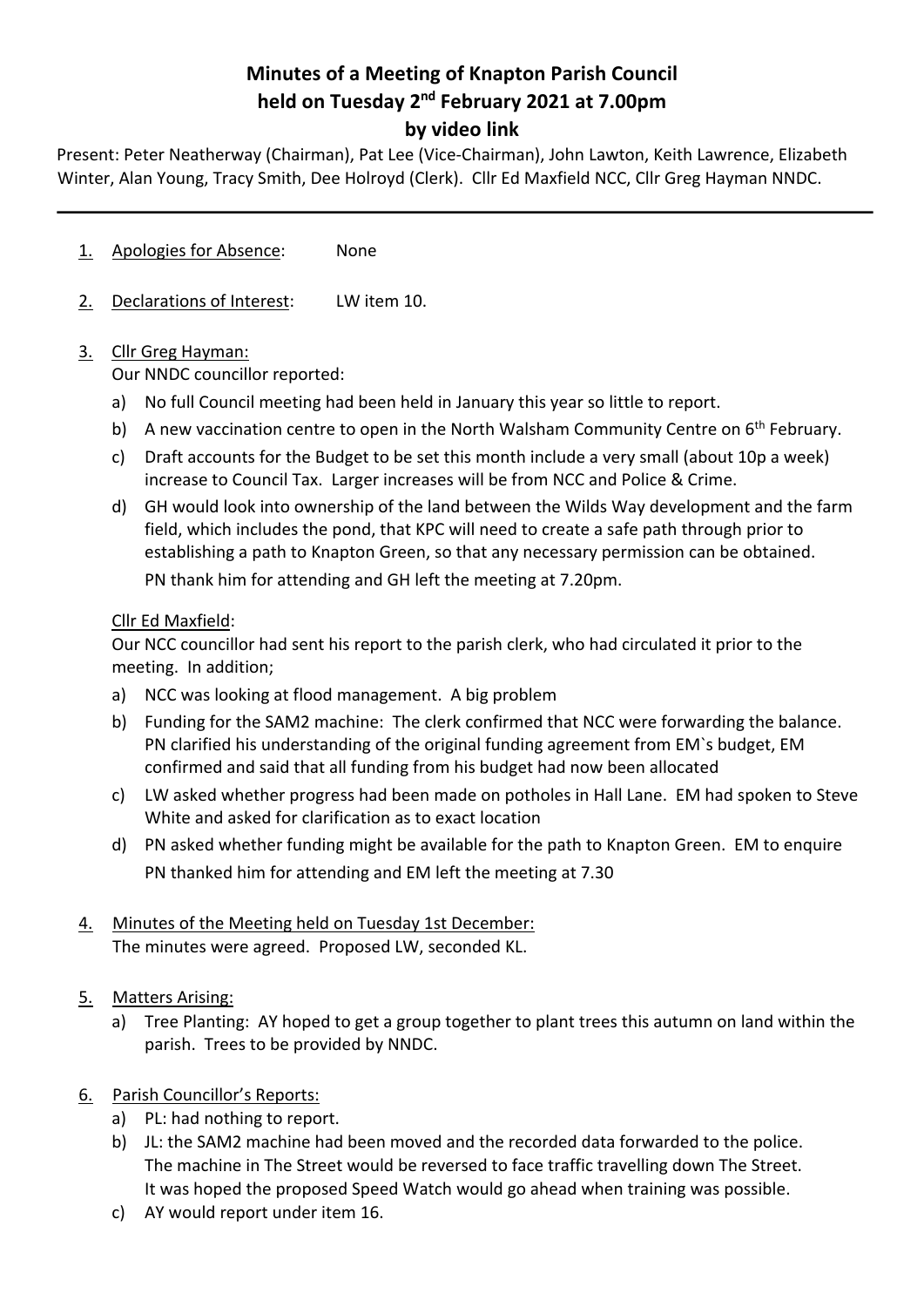- d) TS: reported extensive graffiti was appearing on the bridges over the disused railway line. TS to email details to DH. DH to report to Highways. No more had been heard about the proposed solar light in the Knapton Green bus shelter.
- e) KL: nothing to report.
- f) LW: had attended the Anglia Water webinar. Work on installing mains drains was due to start in March. One lane of the B1145 would be closed for some of the time and The Street, would be access only from April to October. Space would be left for pedestrians using the bridge. LW would put information in the next Knapton News and PN on website. Anglia Water were shortly to send contact details in case any resident had problems with connections.
- 7. Finance: The clerk recorded a credit balance of £6,600. Of this £1,897 was received from NCC under the Parish Partnership Scheme and is allocated for the SAM2 machine, with a further £1,897 being due from EM's budget at NCC. First Precept payment due in April. PN confirmed that he and the clerk were working on a system of monthly financial reporting to

provide greater openness and transparency of how council spending relates to budget.

- 8. Future maintenance of path from Knapton to Mundesley: Maintenance Mundesley end of path: The current planning application PF/20/2364 might have an effect and PN said that he understood that Mundesley PC would be reconsidering it at their next meeting at the end of Feb. It was decided to postpone any decision until March when the outcomes should be known.
- 9. Clearance land behind pond on Wild`s Way, property of NNDC: Had been dealt with under item 3.
- 10. Possible donation to Knapton PCC: The annual cost of mowing the part of the churchyard used for burials was £1,200. The burial ground was for the village. TS pointed out that the church was a very focal point where visitors to village tended to go. PN said that the PC probably had a civic duty to help with the upkeep in this instance. After discussion, a one-off donation of £300 was agreed for the current year.
- 11. Community Path Sign: The `Men`s Shed` would be asked to restore this sign for the cost of the materials. PC to establish whether the Path Sign in Green Lane was also the property of the PC, in which case it could be restored in the same way. A budget was agreed for £100 per sign.
- 12. Identifying people in need in Knapton It was agreed that this is a sensitive subject, those needing perhaps just a friendly telephone call, were probably reluctant to come forward. It was hoped residents keep a neighbourly eye out. LW would put something in the Knapton News, encouraging this. PN gave reassurance that any contact details given to the PC would be received in confidence.
- 13. Possible speed restriction or unsuitable for heavy vehicles, Pond Lane: PN had been in discussion with Highways who clarified that the criteria for a 30mph restriction was 400m of continuous housing on either side of the road. PN said that regretfully Pond Lane did not meet this criterion, which meant that any application to extend the 30mph speed limit would be rejected by Highways.
- 14. Not suitable for diverted traffic sign Pond Lane: during mains drainage works: Anglia Water vehicles would be using Pond Lane. Diverted traffic would be only residents accessing The Street or Lawn Close.